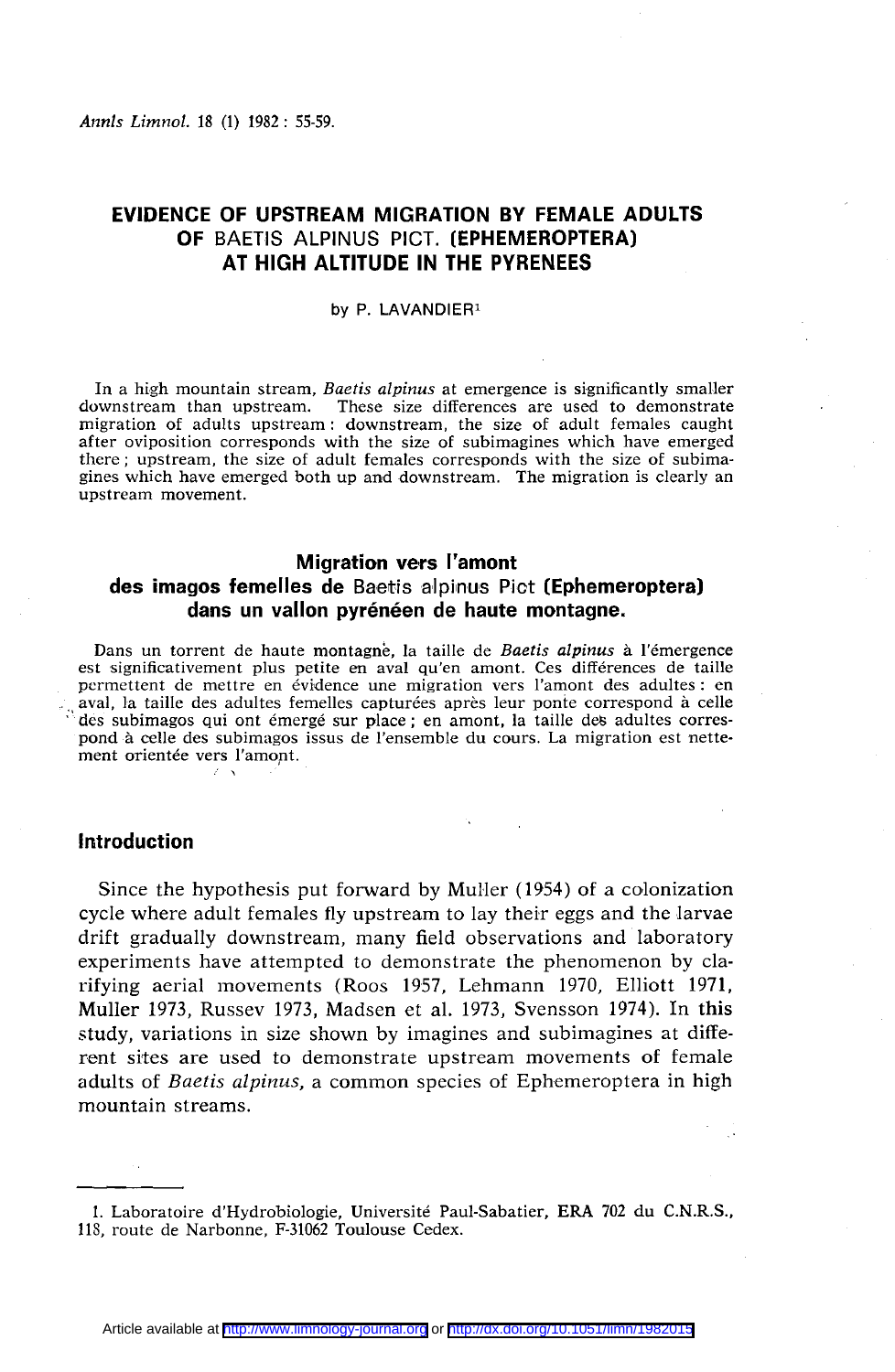### **Study area and methods**

A detailed description of the stream System, Estaragne, has been given efsewhere (Lavandier 1974). The main stream rises as a spring at 2 380 m and flows for 2,75 km before entering lake Oredon (1 850 m). Two zones can be separated on either side of a glacial rise (2 100- 1950 m). In the upper part the drainage basin is rocky, barren of much vegetation and enclosed by peaks. In the lower part the basin is more open towards the eastern side and is partially wooded. The stream is covered with snow for 4-8 months of the year according to altitude. Under the snow, temperatures are closed to  $0^{\circ}C$ ; they can reach 13 °C at the lower end of the stream in summer.

Five sites were studied  $(fig. 1)$ : station 1, near the mouth at 1850 m and station 2, just below the glacial rise at 1 920 m, represent the lower zone ; station 3, just above the glacial rise at 2 150 m, station 4 at 2 190 m and station 5 near the source at 2 370 m, represent the upper zone.



**FIG. 1. — Map and profile of the river Estaragne . Location of the stations.** 

The fauna was studied from 1971 to 1973 during the periods when the stream was accessible (june-november below 1 950 m ; july-november above  $2100$  m).

More than 2 000 imagines and subimagines were caught using nets, emergence traps and drift nets. These latter, used weekly, allowed a large number of emerging subimagines and adult females carried down by the current after oviposition to be collected.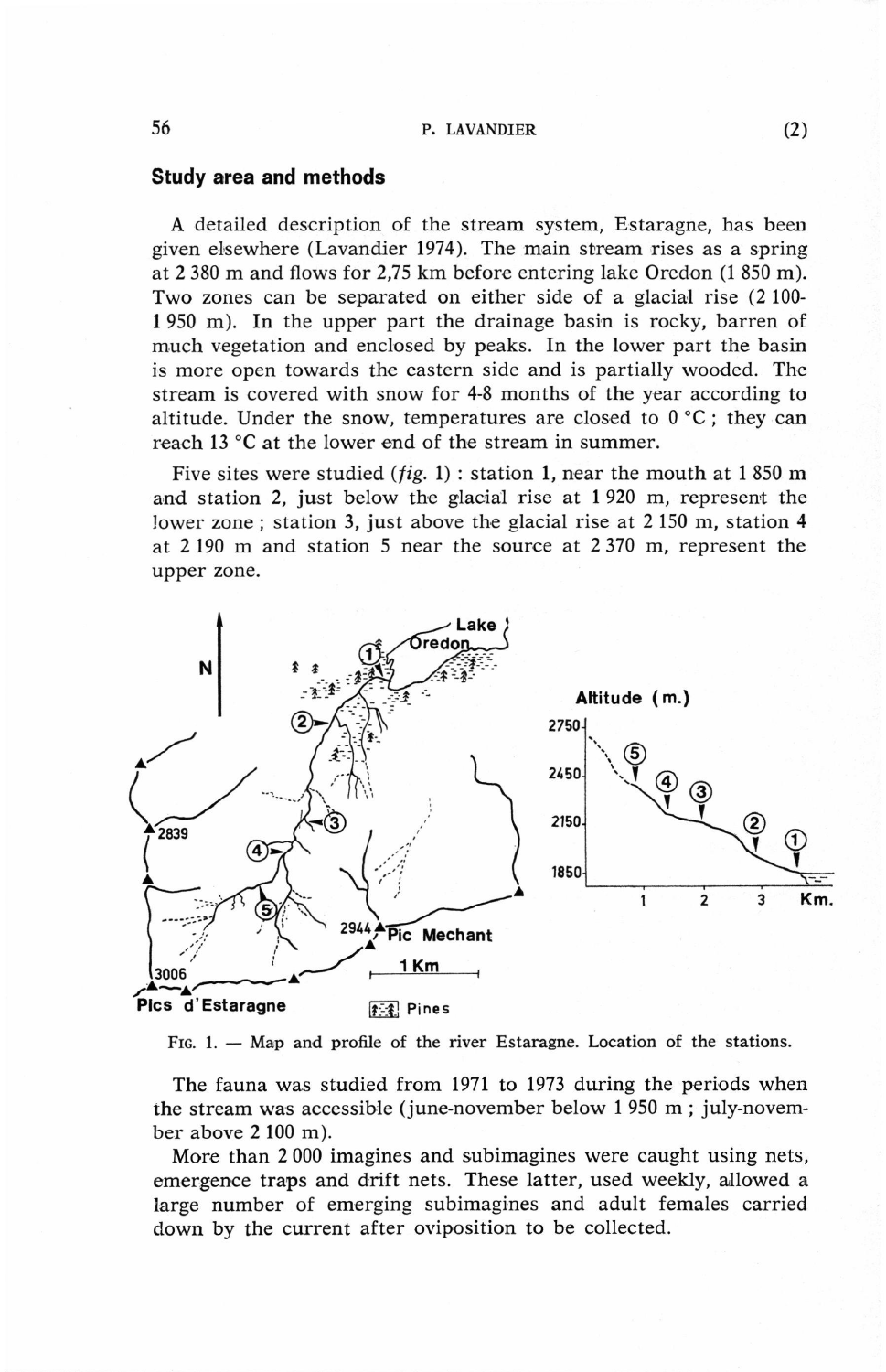# **Results**

Many subimagines were collected in the whole of the stream system except near the source where only 1 or 2 individuals were caught every year. The size of the subimagines, which depends on the characteristics of development (Lavandier 1979) increases from mouth to source (fig. 2). The differences between mean sizes are very highly significant



FIG 2. - Size frequency distribution of female imagines (white) and subimagines (grey) caught at the five sites studied along the stream. Size = forewing length in mm.

Mean size  $(X)$  standard deviation  $(S)$  and number of individuals  $(N)$  are shown for each histogram.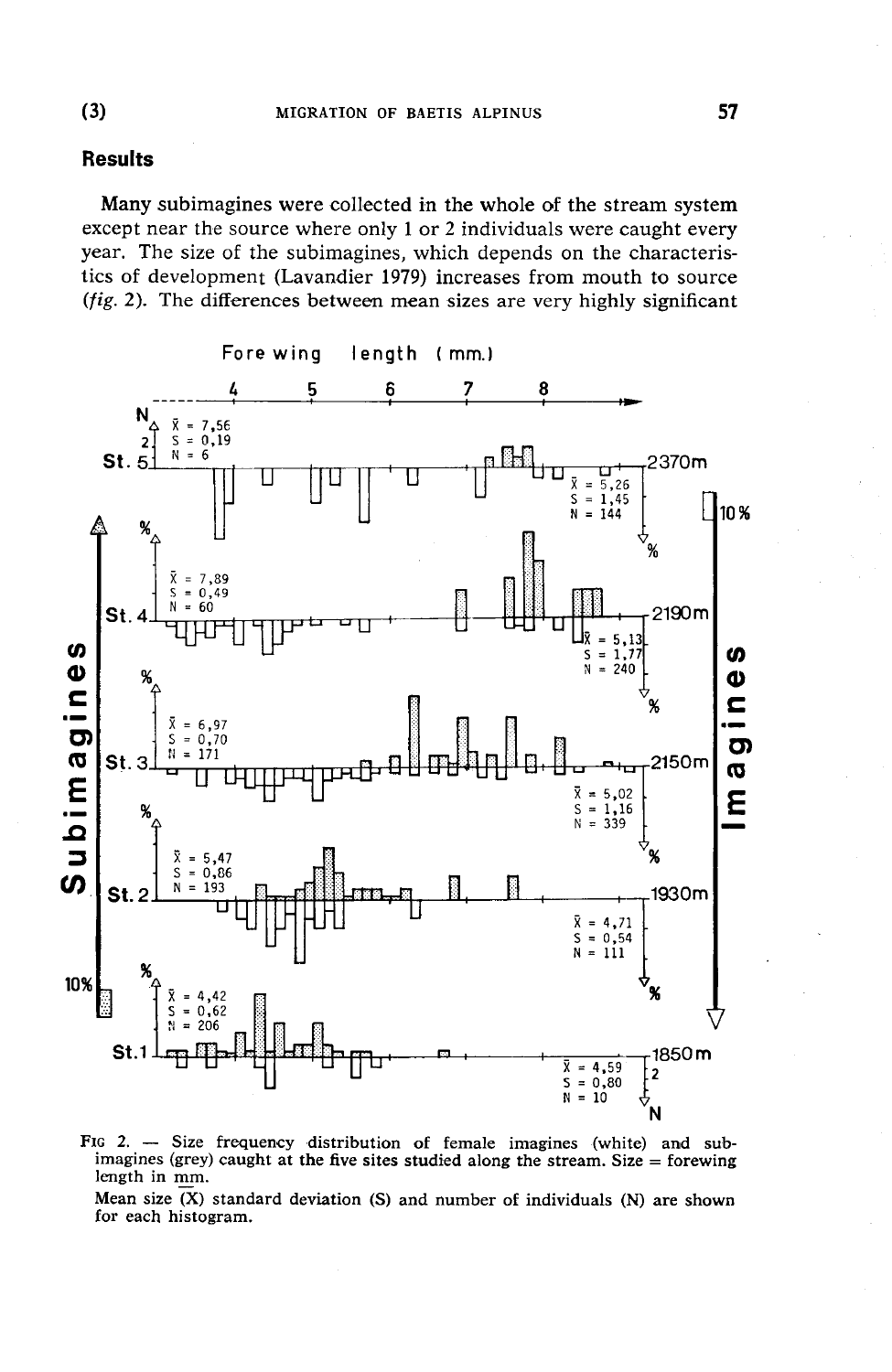### 58 **P. LAVANDIER** (4)

(t-test) and, more specially, two groups of emerging subimagines can be distinguish on either side of the glacial rise : subimagines are smaller below 1 950 m than above 2 100 m.

The size of adult females, collected in a drift net after oviposition, shows the same changes according to altitude. Adult females are small in the lower part of the stream; mean size is larger in the upper part, where size range is larger. The variances of the populations collected upstream and downstream are significantly different (F-test,  $P = 0.01$ .

Aerial movements may be deduced by comparing the size of subimagines at the localities where they emerge (starting place of the migration) with the size of imagines at the localities where they lay their eggs (end of the migration) *(fig.* 2). At the lower sites, below 1 950 m, the size of adult females corresponds with the size of subimagines which have emerged there. Above 2 100 m, the size range of adults corresponds with the size of the subimagines which have emerged both up- and downstream. This demonstrates an aerial movement upstream which seems important in the Estaragne system. The migration is clearly upstream :  $\bullet$  the small adults which come from the lower part of the system are the most numerous at all the altitudes; thus, at every station, the mean size of the imagines is significantly smaller  $(P = 0.001)$  than that of the emerging subimagines; • although few subimagines have emerged near the source, many adults have been caught ; although many subimagines have emerged near lake Oredon, few adults only have been caught; • again, no large adult emerging above 2 100 m, has been caught in the lower part of the river.

## **Conclusion**

Adult females of *Baetis alpinus* clearly show an aerial movement upstream, followed by oviposition. Such a behaviour, developed to a considerable extent in the Estaragne system, explains the presence of adults and nymphs in habitats where no or only few individuals are able to complete their life cycle. This contributes further evidence to the importance sometimes attributed to adult migration in the ecology of certain streams and mountain torrents (Roos 1957, Dorris et Copeland 1962, Ulfstrand 1968, Hynes 1970, Schwarz 1970, Pearson and Kramer 1972, Madsen et all. 1973, Thomas 1975, Lavandier 1979) and supports the colonization-cycle hypothesis of Muller (1954).